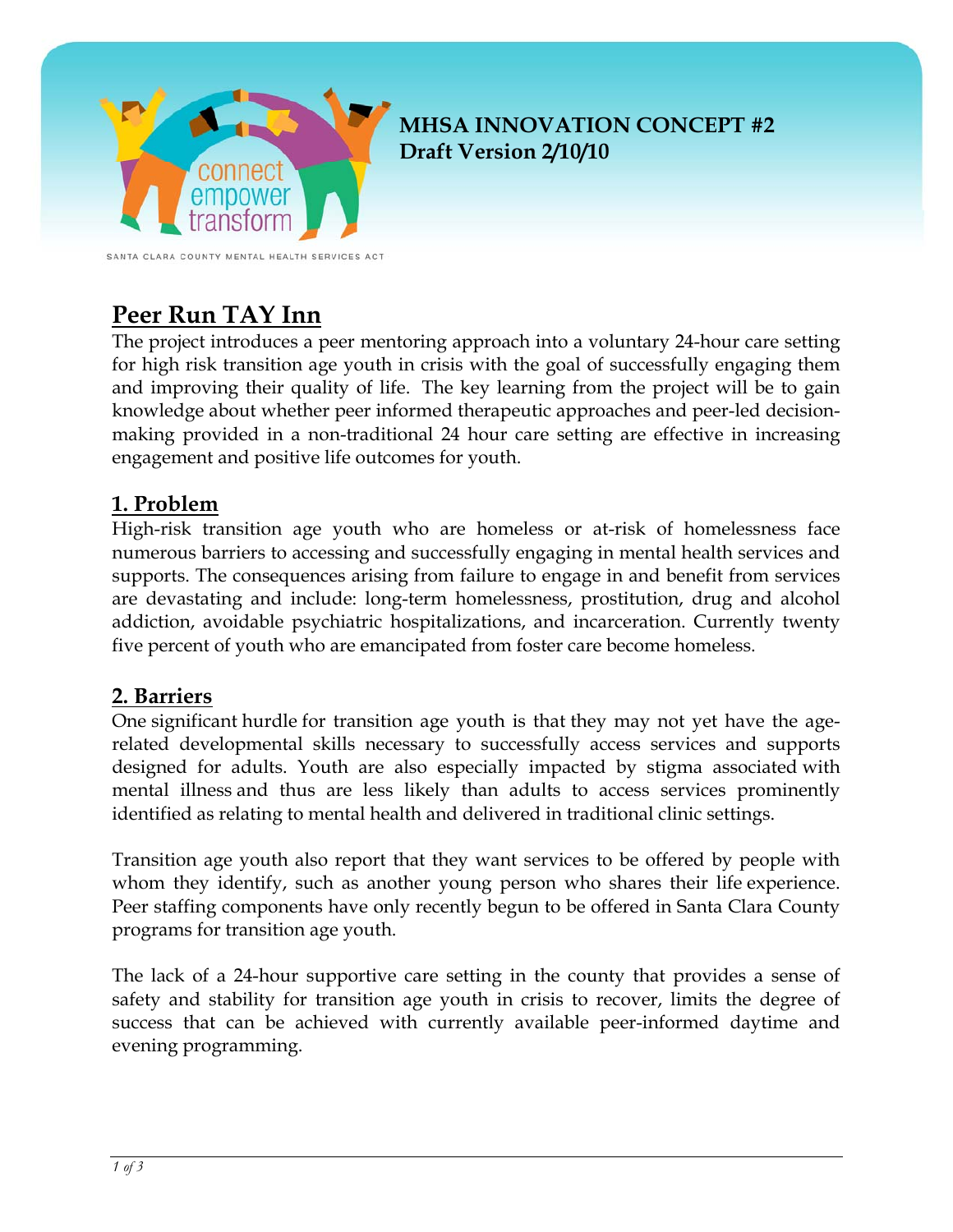## **3. Purpose**

The project meets MHSA guidelines by substantially changing an existing practice approach of utilizing peer mentors in a 24 hour care setting to more effectively engage transition age youth. The "Essential Purposes" of this project are to:

- o Increases access to services
- o Increases the quality of services, including better outcomes

#### **4. Description of the project**

The project expands and adapts promising new peer mentoring approaches in a 24 hour care setting designed to promote recovery for high risk transition age youth in crisis. Peer mentors, with support from adult staff, will be responsible for decisionmaking required to run the inn and the provision of program services. Programs offered at the inn will be informed by wellness and recovery approaches that are effective in helping youth develop skills and increased capacity to achieve life goals. In addition to helping youth stabilize and gain self-awareness and skills in a safe environment, the inn will also serve as a bridge for entry into appropriate ongoing services and supports in the broader system of care. Given transition age youth characteristics, program offerings will relax restrictive eligibility requirements and deemphasize connections with "mental health services and supports" whenever possible. A process will be developed to enable all providers in the system of care to refer youth to the inn.

## **5. Contribution to Learning**

The key learning from the project will be to gain knowledge about whether peer informed therapeutic approaches provided in a non-traditional 24-hour care setting are effective in increasing engagement and positive life outcomes for youth. Through the experiences of youth working as peer mentors in the inn and its effects for youth being served, data and information can be gleaned and contribute to best practice research.

## **6. Expected Outcomes and Project Measurement**

#### **Learning Outcomes**

The key learning from the project will be to gain knowledge about whether peer informed therapeutic approaches provided in a non-traditional 24 hour care setting are effective in increasing engagement and positive life outcomes for youth. Through the experiences of youth working as peer mentors in the inn and its effects for youth being served, data and information can be gleaned and contribute to best practice research.